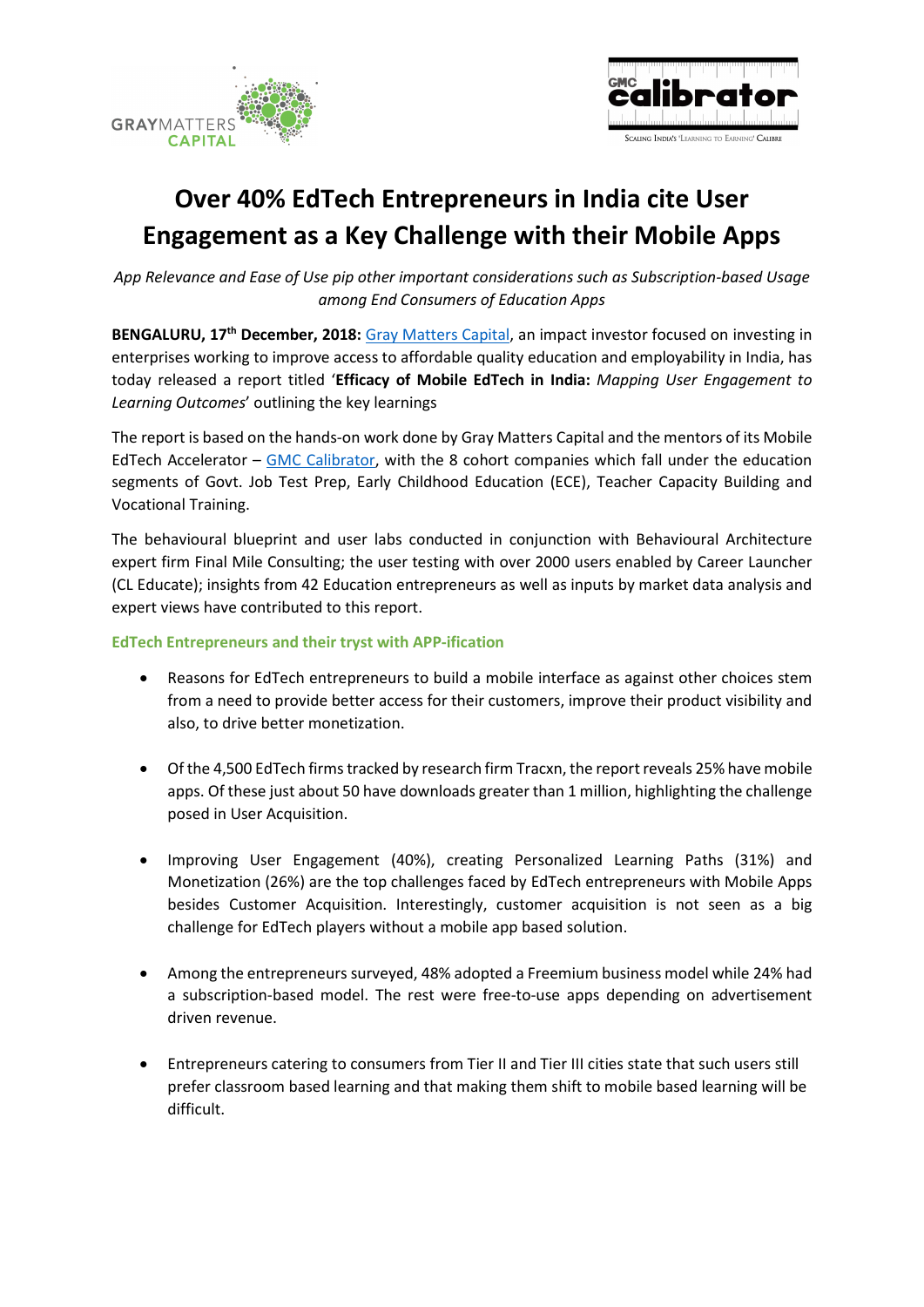



## Mobile EdTech: Is there proclivity from the End – Consumer?

- Relevance (42.3%) and ease of use (26%) were important considerations for the users. Only 11.3% indicated their preference for free rather than a paid education app.
- Users are loath to downloads apps greater than 25MB. Vernacular voice and chat enabled apps, provision of offline content and and summary content help reduce the potential issue of network drops.
- Test prep app Byju's and English learning app Duolingo were the education apps that had the most brand recall. This is indicative of the user focus on getting jobs or doing better in jobs with help of English, not just learning for the sake of it. On the other hand, for younger children, the report found that parents actively look for resources that will improve academic learning and specially reading ability.
- Students in the age group of 18-25 preparing for competitive exams largely seen adopting a hybrid model of test prep apps and classroom coaching. 85% of the test prep users are open to paying Rs. 100-250 per month for such coaching apps.
- Out of the parents surveyed, 50% were ready to spend more than Rs. 250 per month for enhancing their child's learning through mobile based application, while the other 50% could pay Rs.100-250 per month.
- 70% of the users surveyed preferred content in vernacular languages.

### Learnings and Recommendations

- TEST PREP (Govt. Jobs Entrance Exams): Products need to showcase the differentiated value vs. the ecosystem. E.g. Personalized learning, Answering questions in native languages. Tasks on the apps can be broken down into smaller milestones to reduce the anxiety leading up to the demanding exams.
- Early Childhood Education: Parents have a high aspiration for their children, independent of income and learning English remains a critical aspiration. It is important for apps in the ECE space to build more emotional payoffs in short periods of interactions to build continuous engagement with age-appropriate content.
- Teacher Capacity Building: From a behavioural standpoint, teachers feel they do not need to use anything apart from textbooks to prepare for a class. Micro-teaching modules, optimized for space on mobile and local language are key requirements for apps in this space to succeed.
- Skilling and Vocational Training: From an engagement viewpoint, the apps need to align with the job goal and change focus from exam orientation. When it comes to skilling adults, many hold a strong mental model of age as a barrier for them to learn something new. UI/UX that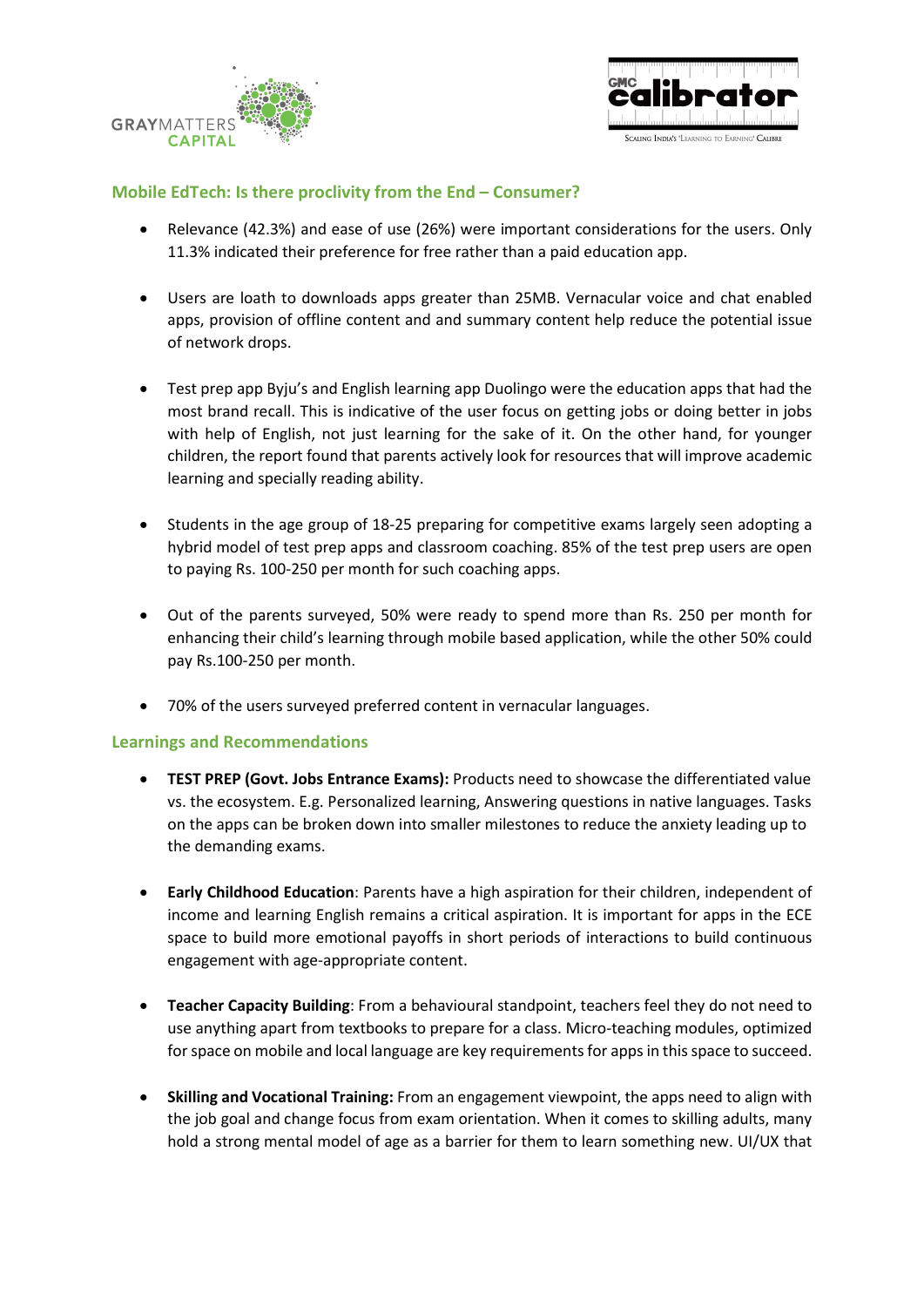



is easy, coupled with motivational behavioral nudges and adopting learning techniques familiar to the users are requisites for apps in this space.

Speaking at the report launch, Ragini Chaudhary, India CEO, Gray Matters Capital said, "At GMC Calibrator, we work for 6 months with companies across the Education-Employability spectrum who are trying to bring improved learning outcomes and employment opportunities using both offline solutions along with digital mediums and mobile devices. Our hypothesis was that if we could help them focus on just three things - improve the user engagement, help enhance monetization and ensure optimization of the performance, we could pave the way for more scale." She added, "This report helps us get perspectives of entrepreneurs and users, so as to help us with insights to calibrate the EdTech solutions."

Releasing the report on the culmination of the first cohort of the GMC Calibrator, Debleena Majumdar, Director -Research and Growth, Gray Matters Capital, said, "The GMC Calibrator was launched with an objective to promote 'Self Learning to Self Earning'. Traditional viewpoint says that only the ones categorized as the self-motivated learners can benefit from mobile self learning. We believe, the ones categorized as 'those who need a nudge' above can also engage with mobile self learning to earning opportunities, given the right inputs and motivation. And that starts with behavioural understanding of users. This report encapsulates these learnings of the last six months."

# Notes to the Editor

# Download the Report - http://graymatterscap.com/report/

### About Gray Matters Capital

Gray Matters Capital (GMC) is an Atlanta based impact investor with a gender lens that is on a mission to support "An education leading to a more purposeful life for 100 million women by 2036." In India, it is focused on making investments in for-profit enterprises in the 'Learning to Earning' space which provide access to affordable quality education and on employability leading to a future job ready workforce with 21st century skills.

The four pillars of its investment strategy in India include: Direct investments via education sector focused funds and co-investments; funding early stage education enterprises to pilot breakthrough innovations and help established education enterprises in business line innovation with its edLABS initiative; collaborating with stakeholders of India's Budget Private Schools (BPS) for improving school quality and creating access-to-market opportunities through its Ecosystem Development initiative; besides helping education and skilling enterprises with mobile based solutions to achieve scale through improved user engagement with its six month zero equity accelerator program – GMC Calibrator, all with an eye on bridging gender gaps in education and at the workplace.

Translating investments to impact, Gray Matters Capital delivers Value Beyond Capital to its portfolio companies by conducting periodic workshops, identifying and facilitating opportunities for collaboration, effective portfolio management and providing access to its high impact network.